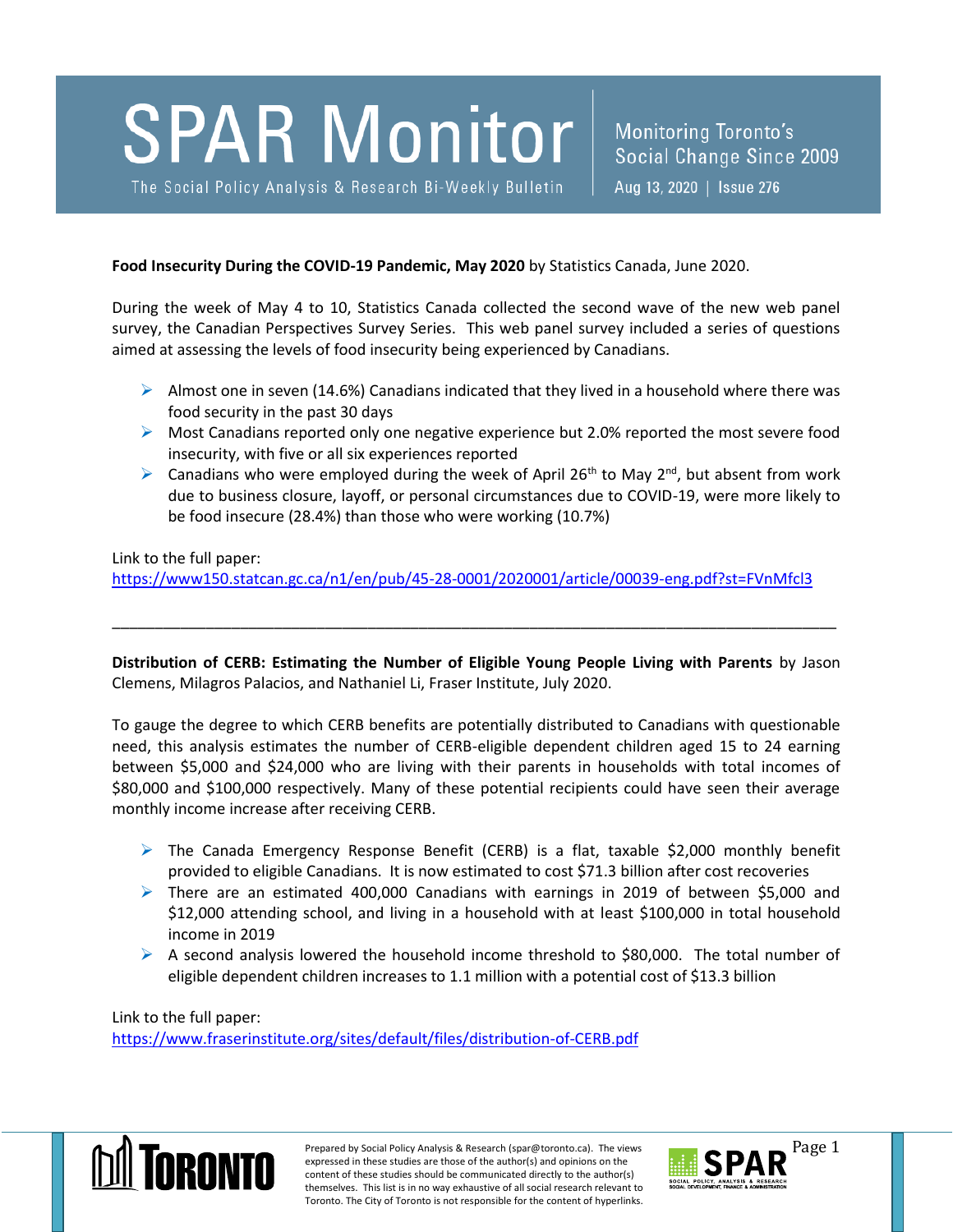## **Impacts of COVID-19 on Canadian Families and Children** by Statistics Canada, July 2020.

The COVID-19 pandemic has dramatically altered the way of life for Canadian families, parents and children.Because of physical distancing and employment impacts, parents have altered their usual routines and supports,and many children and families have been isolated in their homes for months. The purpose of this report is to provide a snapshot of the experiences of Canadian parents and families during this unprecedented time.

\_\_\_\_\_\_\_\_\_\_\_\_\_\_\_\_\_\_\_\_\_\_\_\_\_\_\_\_\_\_\_\_\_\_\_\_\_\_\_\_\_\_\_\_\_\_\_\_\_\_\_\_\_\_\_\_\_\_\_\_\_\_\_\_\_\_\_\_\_\_\_\_\_\_\_\_\_\_\_\_\_\_\_\_\_

- $\triangleright$  Almost three-quarters (71%) were very or extremely concerned about their children's opportunities to socialize with friends, and more than half (54%) participants were very or extremely concerned about their children's loneliness or social isolation
- $\triangleright$  Approximately 64% of participants were very or extremely worried about the amount of screen time their children were engaging in; 8% of participants were not at all concerned about the amount of screen time
- $\triangleright$  About two in three participants (62%) with children aged 0 to 14 were reading books or stories daily or almost daily, and another 16% were reading three to five days per week

## Link to the release:

<https://www150.statcan.gc.ca/n1/en/daily-quotidien/200709/dq200709a-eng.pdf?st=yDDhOJg2>

**Youth Reconnect Program Guide: An Early Intervention Approach to Preventing Youth Homelessness** by Stephen Gaetz, Erika Morton etc., Canadian Observatory on Homelessness Press and A Way home Canada, 2020

\_\_\_\_\_\_\_\_\_\_\_\_\_\_\_\_\_\_\_\_\_\_\_\_\_\_\_\_\_\_\_\_\_\_\_\_\_\_\_\_\_\_\_\_\_\_\_\_\_\_\_\_\_\_\_\_\_\_\_\_\_\_\_\_\_\_\_\_\_\_\_\_\_\_\_\_\_\_\_\_\_\_\_\_\_

This document describes the key elements of the Youth Reconnect (YR) program model, including program elements and objectives, case examples of YR in practice, and necessary conditions for implementation. It is intended for communities who are interested in pursuing similar early intervention strategies.

- $\triangleright$  Youth Reconnect is a "place-based" intervention that is designed to enhance young peoples' assets, self-sufficiency, and connections to meaningful adults, so that they remain attached to community and school
- $\triangleright$  A key objective of YR is to help stabilize a young person's living situation, either by addressing issues at home that are producing the risk of homelessness, such as family conflict, or through helping young people who can no longer stay at home find housing and support options in their community
- $\triangleright$  Enhancing school engagement and supporting student success are key goals of Youth Reconnect

Link to the full paper: <https://www.homelesshub.ca/sites/default/files/attachments/MtS-youth-reconnect-2020.pdf>